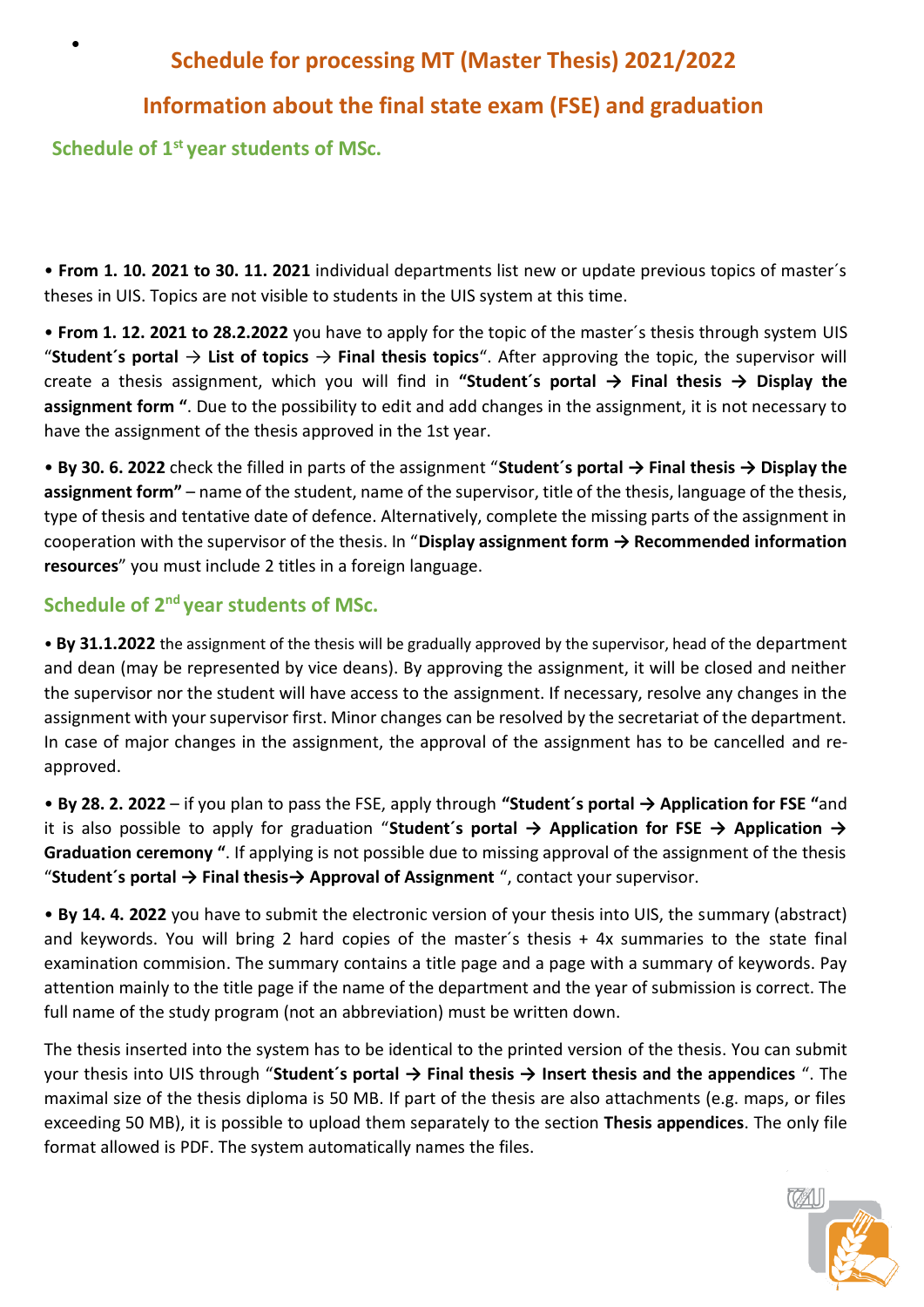Insert (copy + paste) keywords and summary as text in the section "**Student´s portal → Final thesis → Insert additional information"**. The summary should be inserted into Abstract. If the submission of the thesis and additional information is complete, it is necessary to confirm the submission i. e. go to section "**Student´s portal → Final thesis → Thesis submission** ". After that, the thesis will be marked as submitted. The submission can be cancelled within 24 hours. After 24 hours from the submission of the thesis, the content compliance check (plagiarism) will begin. Within about 3 days of submission, the result of the content compliance check is known.

**• By 9. 5. 2022** the supervisor of the thesis and the opponent will fill in the assessments in the system. The opponent of the master´s thesis has to be an expert with at least a master´s degree. The supervisor can fill in the assessment after the content compliance check has taken place. You will see the filled in assessment after 24 hours from completion.

**• By 9. 5. 2022** it is necessary to fulfil all your study obligations (credits, exams). If you do not fulfil all study obligations, contact IRO (International relations office). You have to bring a signed statement of study results to the final state exam (FSE). Printing of the statement of study results: **"Student´s portal → Print documents → study overview ".** Please print in landscape.

### **Date of the FSE**

• **16. 5. - 20. 5. 2022**. The exact time schedule of the FSE for individual students will be published in the system "**Student's portal → Application for FSE → Application → SE examination board** "no later than a week before the FSE takes place.

#### **Preparation for defence**

• Consult the answers to the opponent´s comments with you supervisor, as well as the presentation of the thesis.

• Part of the FSE is the thesis defence. Prepare a presentation of your thesis in PowerPoint. The length of the presentation should not exceed 7 minutes and 10 slides. The presentation should contain a title of the thesis, author, supervisor, aim of the thesis (possibly a hypothesis), very briefly methodology, results and conclusion (if the aim of the work was achieved). You are obliged to bring written corrections of errors of your thesis (according to the comments of your opponent and supervisor) to the defence.

#### **Final state exam**

• Arrive at the FSE no later than one hour before the scheduled time of your FSE. Report your telephone number to the secretary and follow his/her instructions.

• **You will bring 2 hard copies of the master´s thesis + 4x summaries to the FSE, where you will defend your thesis. The summary contains a title page and a page with a summary of keywords. Pay attention mainly to the title page if the name of the department and the year of submission is correct. The full name of the study program (not an abbreviation) must be written down.**

• Work with the secretary to upload a presentation of the thesis from a flash drive.

• The condition for obtaining the overall result of the study "passed with distinction" are study results throughout the whole study with an average of 1.49 and at the same time the defence of MT with a mark A and an overall result of FSE with a mark A.

• After the FSE defence a hard copy of the master´s thesis will be handed back to you.